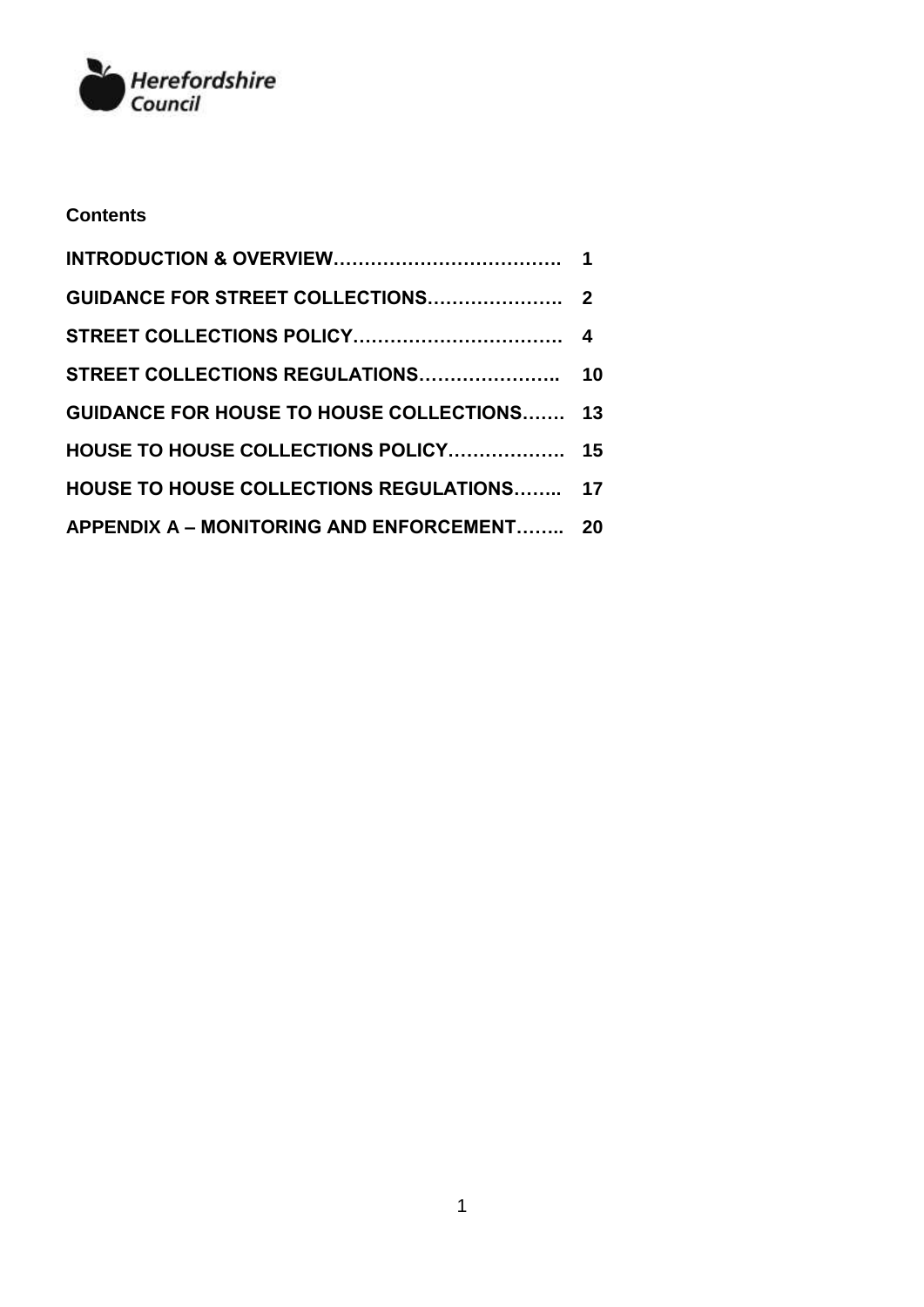## **1. Introduction & Overview**

- 1.1 The County of Herefordshire District Council ("the Council") is responsible for licensing charitable collections within the county of Herefordshire. Charitable collections fall into two categories: House to house collections for money or property and Street collections, which include collections for cash or the sale of articles in the street. If articles are sold for personal gain a Street Trading Permit will be required.
- 1.2 The licensing of charitable collections is regulated by two separate Acts of Parliament: *The 'Police, Factories, etc, (Miscellaneous Provisions) Act 191*6' which regulates collections of money or sales of articles for charitable purposes in streets and public places and '*The House to House Collections Act 1939'* which regulates collections of money or other articles made by means of going from house to house. Both Acts give District Councils powers to write regulations and policies to control charitable collections.
- 1.3 This policy document forms the Council's Charitable Collections Policy ("local policy") that will apply to Street and House to House Collection activities in Herefordshire District to ensure consistency in decision making. The aim of the policy is to give detailed guidance on the application of the law relating to charitable collections, provide a clear idea of the requirements that charitable organisations, promoters and collectors must meet before, during and after collections take place. It also sets out the administrative procedures involved in obtaining a permit/licence and some information about the Council's enforcement policy.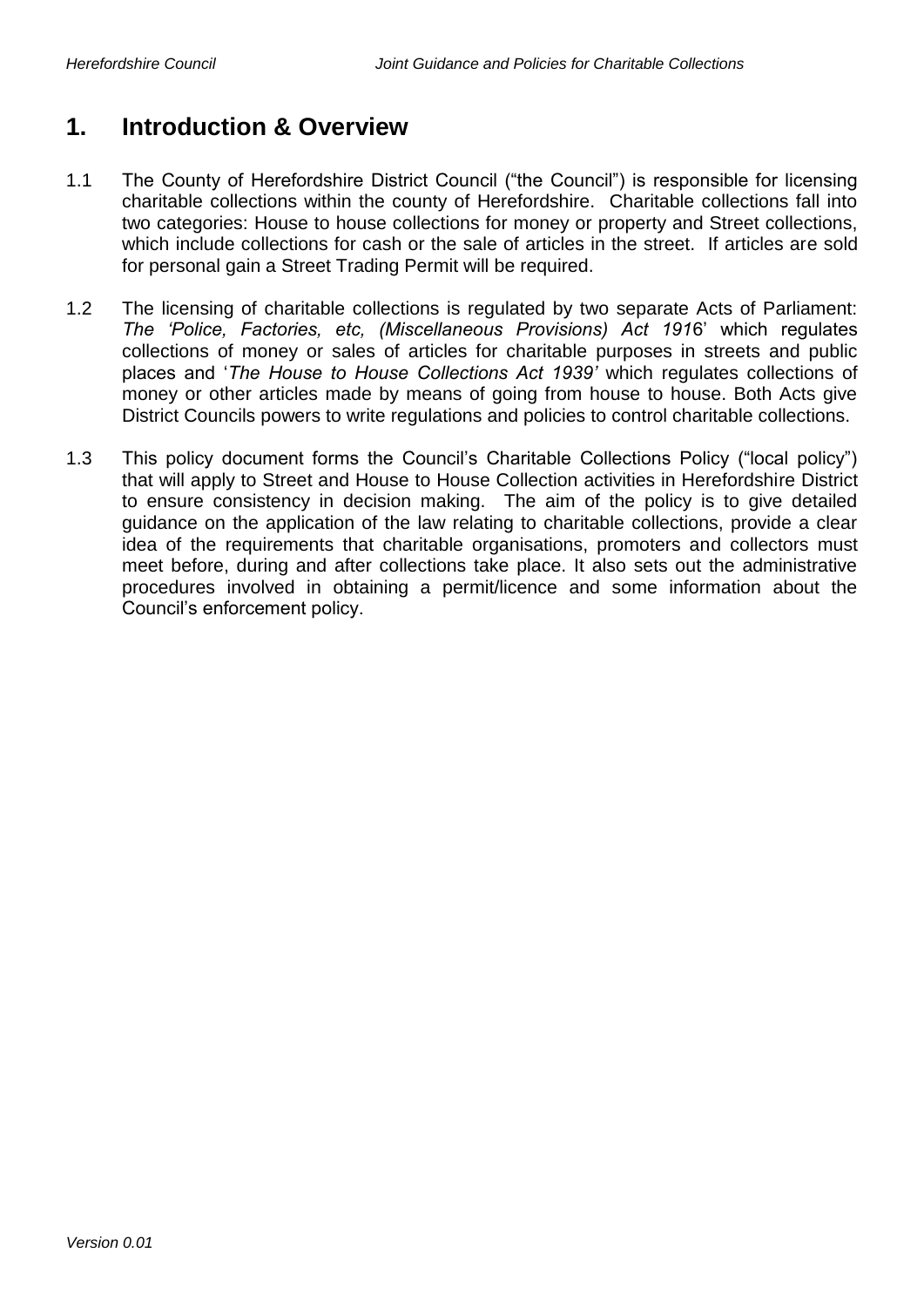## **2. Guidance for Street Collections**

## **Submission of the Application**

- 2.1 An application for a Street Collection Permit must be made to the Council in writing on the prescribed application form provided not later than one month before the proposed collection date.
- 2.2 Street Collection Permit Application forms may be downloaded from the Council's website together with a copy of the street collection regulations or alternatively obtained from the Council's Licensing Section at the following address: **Licensing Section,**  Environmental Health and Trading Standards, County Offices, PO Box 233, Blue school House, Hereford, HR1 2ZB**; Office Tel No:** 01432 260105**; Email:**  [licensing@herefordshire.gov.uk](mailto:licensing@herefordshire.gov.uk)
- 2.2 The application form must be fully and correctly completed and accompanied where appropriate by any necessary information. Before the Council can grant a street collection permit, it needs to have as much information as possible about the charity, its promoters and collectors. For processions and walks, details of the proposed route must be provided with the application.
- 2.3 If the Charity has not previously applied for a permit to conduct a collection and/or sale within Herefordshire, the following must accompany the application: the aims and objectives of the organisation including any supporting documents, e.g. constitution and/or articles of association; details of street collection permits approved or refused (other than within the Herefordshire Council area); a copy of the organisation's most recently audited accounts; and any other relevant information requested by the Council.
- 2.4 Applications will be considered on receipt and, where appropriate, additional information may be requested from the applicant. Failure to provide adequate information in the application form or upon request will result in a refusal or a delay in consideration until any outstanding information has been provided (see section 3.15 regarding appeals to the Council's Regulatory Committee).

## **Checks/Consultations on the Application**

- 2.6 The Council reserves the right to make more detailed enquiries about an applicant and the proposed collection in certain circumstances. For example:
	- i. A new collector of concern to the Council;
	- ii. An organisation's / individual's past conduct;
	- iii. Concerns about the integrity of the collection activity (e.g. suspected bogus charity collection);
	- iv. Complaints from local residents, businesses or other charity organisations;
	- v. Where the activity raises safety or nuisance/harassment concerns; etc.
- 2.7 Enquiries may be made to the local police and/or the Charity Commission for comment/investigation prior to consideration.
- 2.8 The Council may also consult with other internal council departments responsible for highways or street trading. Where the application for a street collection permit includes a street procession or placing a structure or vehicle on the street/highway; or where the proposed collection relates to the sale of articles in a street/public place, permission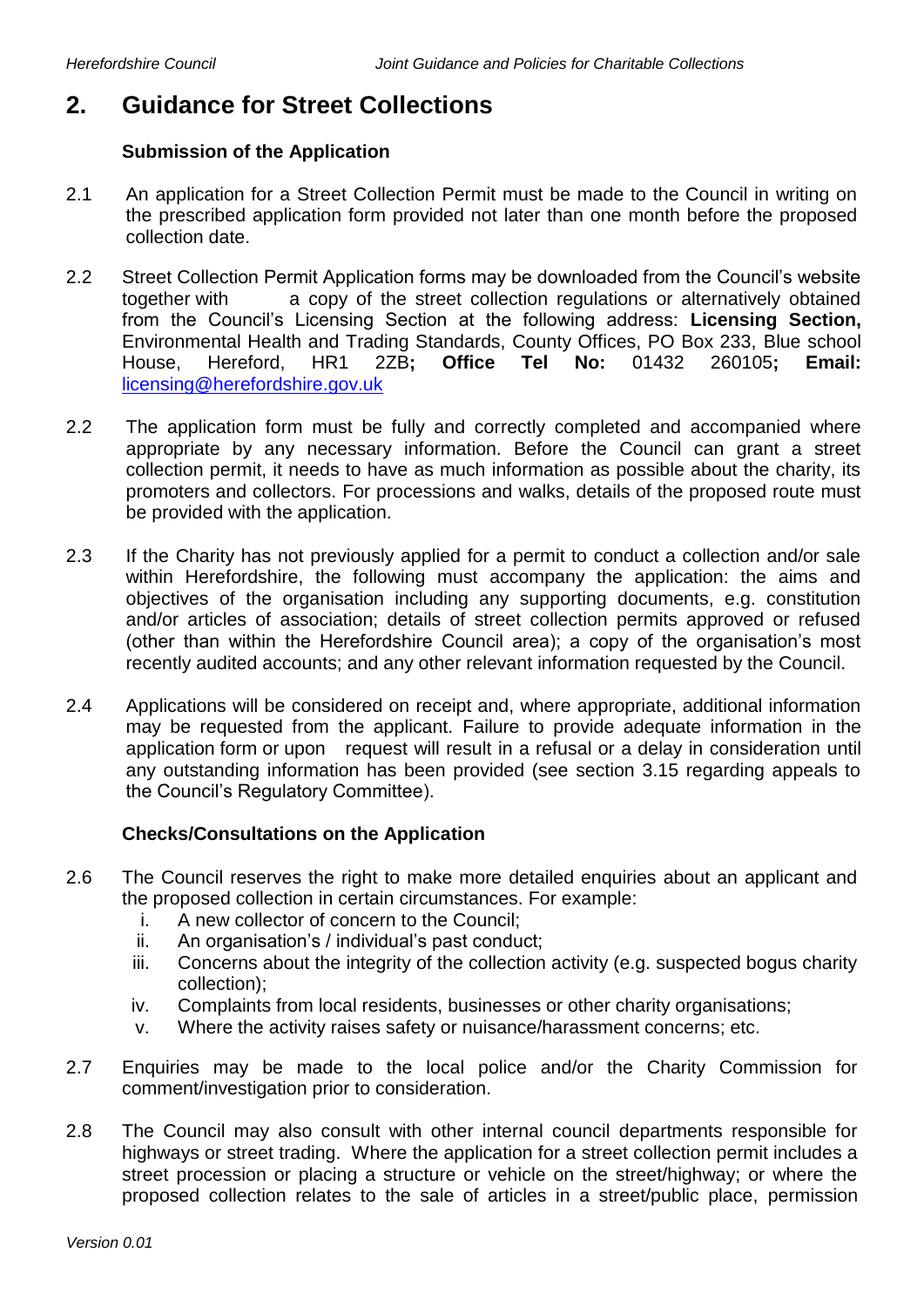should be sought in advance form Highways and/or the Street Trading Department of the Council .

## **Determination of the Application**

- 2.9 The Council has delegated to its officers the authority to consider and determine applications for street collection permits, subject to the criteria set out in the regulations and in this policy document, including any objections/observations/comments received from the Police, Charity Commission, other Local Authorities and persons/organisations consulted with.
- 2.10 Each case will be assessed on its merits and individual circumstances.
- 2.11 The legislation does not include statutory criteria for the approval or rejection of a permit request. This is a matter for the Council's discretion. This policy reflects the wide discretion given to the Council enabling it to grant/decline/limit permits on various grounds that are not specific within the legislation and regulations.
- 2.12 For the purposes of clarification, applications will be considered by Licensing Officers with reference to the following quidelines:
	- i. Information provided by the applicant in the application or such further information provided upon request;
	- ii. Any comments received from the Police, the Charity Commission, other local authorities, etc;
	- iii. The organisation's past conduct and the integrity of its collection activities etc., where known, when undertaking collections in the District or in other Districts;
	- iv. Whether the person applying for the licence is a fit and proper person to hold a licence;
	- v. Whether the organisation/its objectives may be considered to be charitable in character;
	- vi. Whether a particular collection is considered to be in the public interest;
	- vii. The organisation's connection to the local community;
	- viii. How the organisation's work meets the Council's objectives for the District;
	- ix. The Council's street collection policy and regulations; and
	- x. Any other relevant considerations

The Council will then either:

- i. Issue a permit specifying the requested date and location; or
- ii. Refuse to issue a permit on certain grounds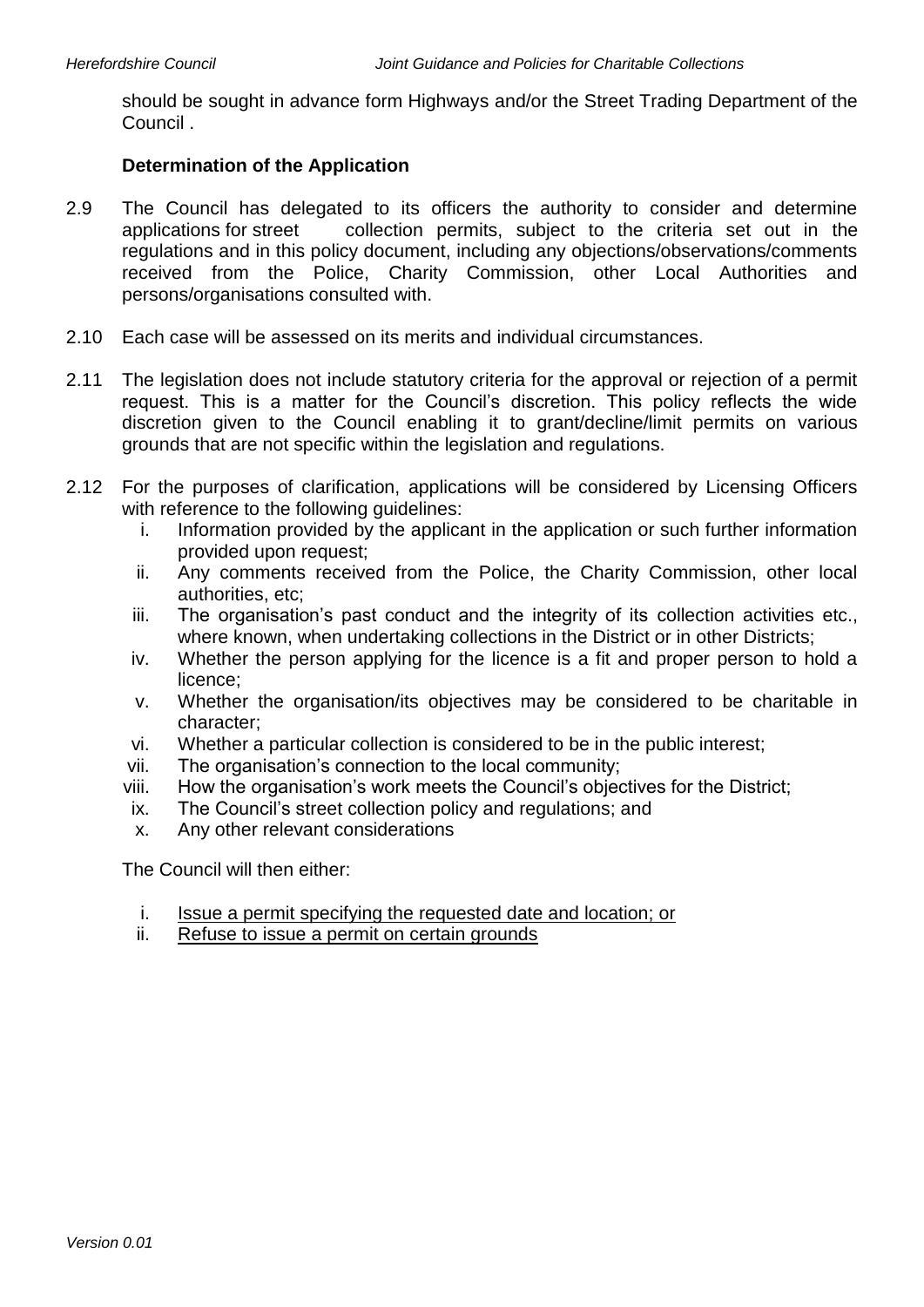## **3. Street Collections Policy**

## **Introduction**

- 3.1 This part of the document sets out how the Council will deal with charitable organisations that wish to collect monies or sell articles for charitable or other purposes in streets and public places.
- 3.2 Definition of "charity", "charitable purpose" and "promoters"

## Meaning of "*charity*"

For the purposes of the law of England and Wales, "charity" means an institution which

- a) is established for charitable purposes only, and
- b) falls to be subject to the control of the High Court in the exercise of its jurisdiction with respect to charities.

#### Meaning of "*charitable purpose*"

- c) the prevention of relief of poverty;
- d) the advancement of education;
- e) the advancement of religion
- f) the advancement of health or the saving of lives;
- g) the advancement of citizenship or community development;
- h) the advancement of the arts, culture, heritage or science;
- i) the advancement of amateur sport;
- j) the advancement of human rights, conflict resolution or reconciliation or the promotion of religious or racial harmony or equality and diversity;
- k) the advancement of environmental protection or improvement;
- l) the relief of those in need by reason of youth, age, ill-health, disability, financial hardship or other disadvantage;
- m) the advancement of animal welfare;
- n) the promotion of the efficiency of the armed forces of the Crown, or of the efficiency of the police, fire and rescue services or ambulance services;

## Meaning of "*promoters*"

For the purposes of this guidance, means a person or organisation who causes others to act as collectors.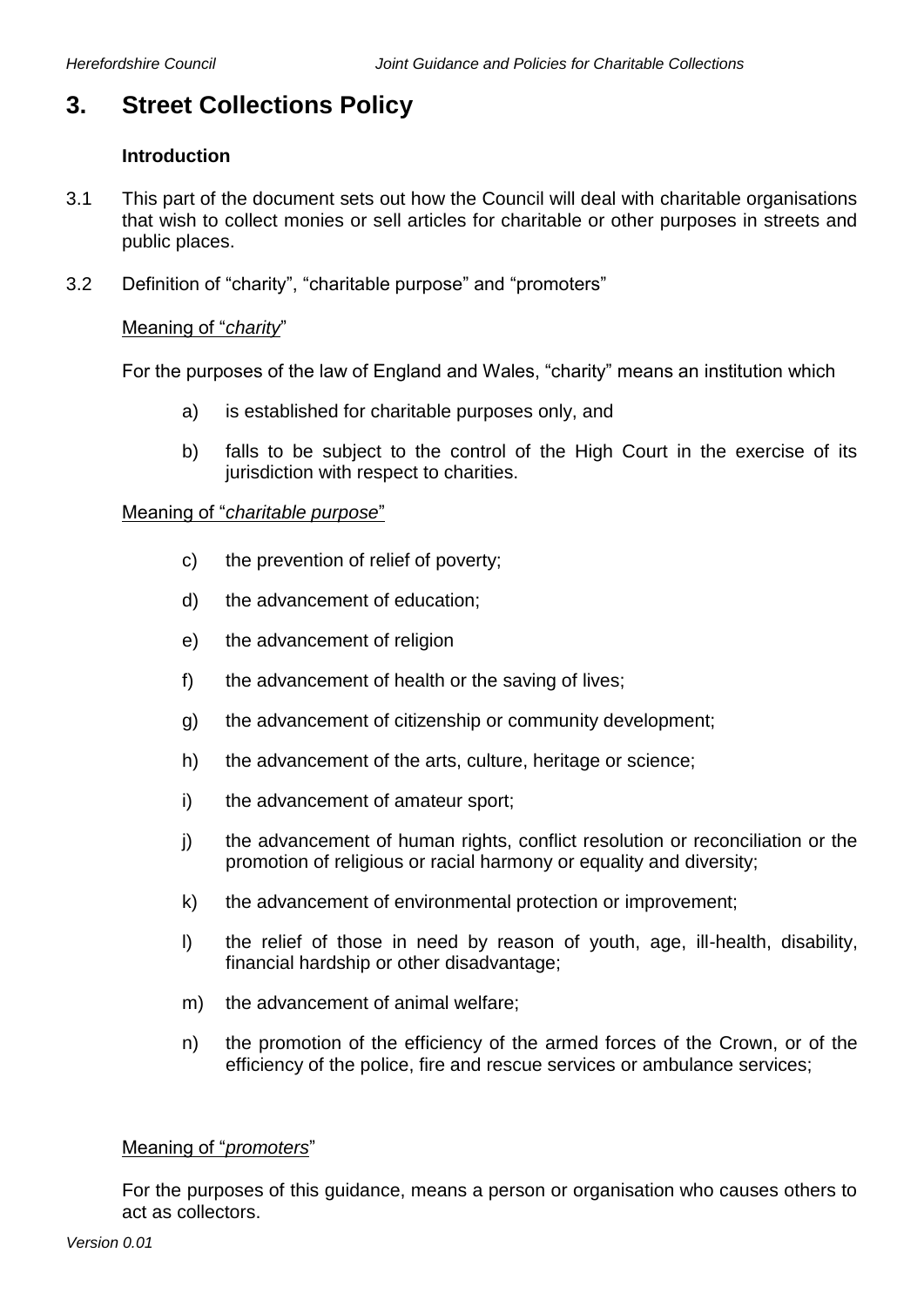#### Statutory Powers

- 3.3 The power that enables the Council to regulate charitable street collections and to issue permits is contained in the *Police, Factories, etc, (Miscellaneous Provisions) Act 1916* as amended by the *Charitable Collections (Transitional Provisions) Order 1974* and as adopted by the Council.
- 3.4 In accordance with its powers, the Council has made regulations under this legislation for the control of street collections in the area of Herefordshire District Council in respect of the places where and the conditions under which persons may be permitted in any street or public place to collect money or sell articles for the benefit of charitable or other purposes.
- 3.5 The legislation and regulations stipulate that any collection to be undertaken in a street or public place requires a Street Collection Permit. It is a criminal offence to conduct a street collection in any street or public place within the Herefordshire District Council area without first obtaining such a permit from the Council.

## **Policy Statement**

- 3.6 The Council will use the Charity Commissions objectives as a basis for decision-making:
	- i. The public confidence objective.
	- ii. The public benefit objective.
	- iii. The compliance objective.
	- iv. The charitable resources objective.
	- v. The accountability objective.
- 3.7 This section outlines the policies the Council will apply when making decisions on applications for permits. In particular, it explains how the street collection regulations are to be applied; and where and how often an organisation may make a street collection in Herefordshire:

## **Allocation of street collection days**

- i. The designated areas for street collections in Herefordshire will be on streets and/or public places in the towns of Bromyard, Hereford, Kington, Ledbury, Leominster; and Ross-on-Wye. The Council will also permit collections in other areas in the District, including villages.
- ii The Council will permit a maximum of one collection in any of the above designated areas at any one time, i.e. no more than one organisation can collect or fund raise in the same area on the same date, except by written (e.g. email) agreement from the Council (see 3.8 viii).

| <b>Collection Town</b> | <b>Designated Day 1</b> | <b>Designated Day 2</b> |
|------------------------|-------------------------|-------------------------|
| <b>Bromyard</b>        | Saturday                | Friday                  |
| <b>Hereford</b>        | Saturday                | Wednesday               |
| Kington                | Saturday                | Tuesday                 |
| Ledbury                | Saturday                | Tuesday                 |
| Leominster             | Saturday                | Friday                  |
| Ross-on-Wye            | Saturday                | Thursday                |

## **Street Collection Days**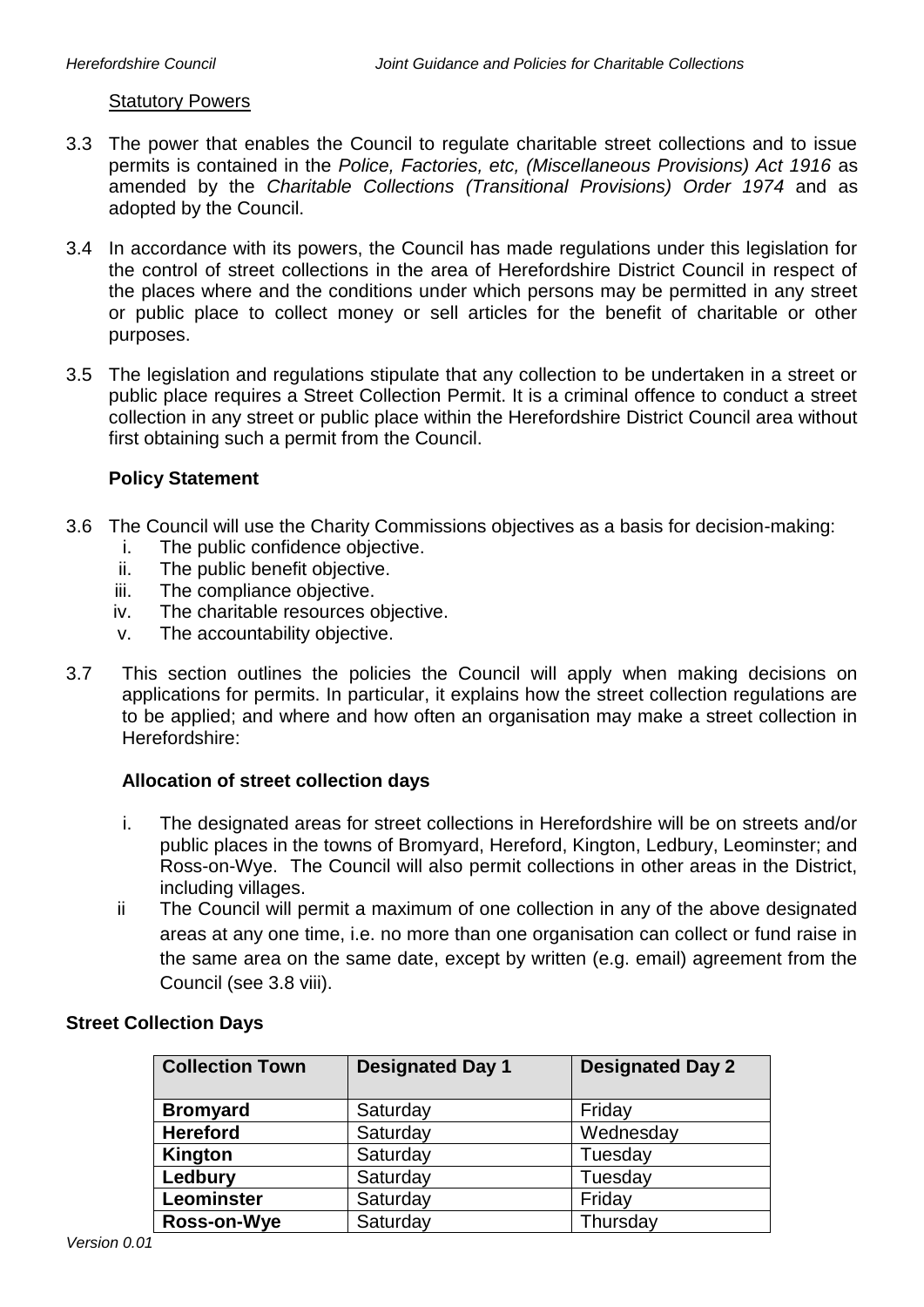| Other areas | By arrangement | By arrangement |
|-------------|----------------|----------------|

- iv In order to allow as many organisations as possible an opportunity of collecting, no organisation will be permitted more than one collection per town or village within any one calendar year.
- vi The Council operates a diary booking system on a "first come first served" basis for the allocation of street collection dates in order to ensure that all charities have equal access to their preferred collection dates. No guarantee will be given that a charitable organisation's preferred date(s) will be allocated to that organisation. Where an organisation's preferred date(s) cannot be granted, alternative dates may be suggested where practicable.
- vii Transitory collections, i.e. those whose collections pass through the District, will be given permits subject to their route not coinciding with a permit already granted. These events are normally sponsored walks, street processions, bed pushes or cycle rides etc.
- viii In exceptional circumstances, such as an emergency appeal or a national special event, consideration may be given to the grant of additional permits or reduced notice time, at the discretion of the Licensing Team of the Council.

## **Consultations on applications made**

- x The Council will take into account any decision by another Local Authority to refuse permission for the individual or organisation in question to hold a street or house to house collection, and the reasons for it.
- xi The Council will take into account information or advice supplied by the Police or other relevant bodies in deciding whether to grant a permit.

## **Applicant's suitability to conduct charitable collections**

- xii The Council will not issue permits to an individual or organisation that has held an unlawful street or house to house collection within its area, or that of another Local Authority.
- xiii The Council will not issue further permits to an individual or organisation who has broken the Street Collections Regulations set by this Council, or those of another Local Authority within the last five years, or where it is reasonably suspected that the individual or organisation might do so.
- xiv The Council will not issue permits to an individual or organisation if it is not satisfied that the applicants are fit and proper persons to hold such street collection permits. This will include persons convicted of any offence involving dishonesty, fraud, and offences against the person, indecency or offences involving the conduct of collections?

## **The integrity of an applicant's collection activities/the general public interest**

xv The Council will not issue permits to an individual or organisation whose aims do not appear to be charitable or of a closely allied nature. Where there is any doubt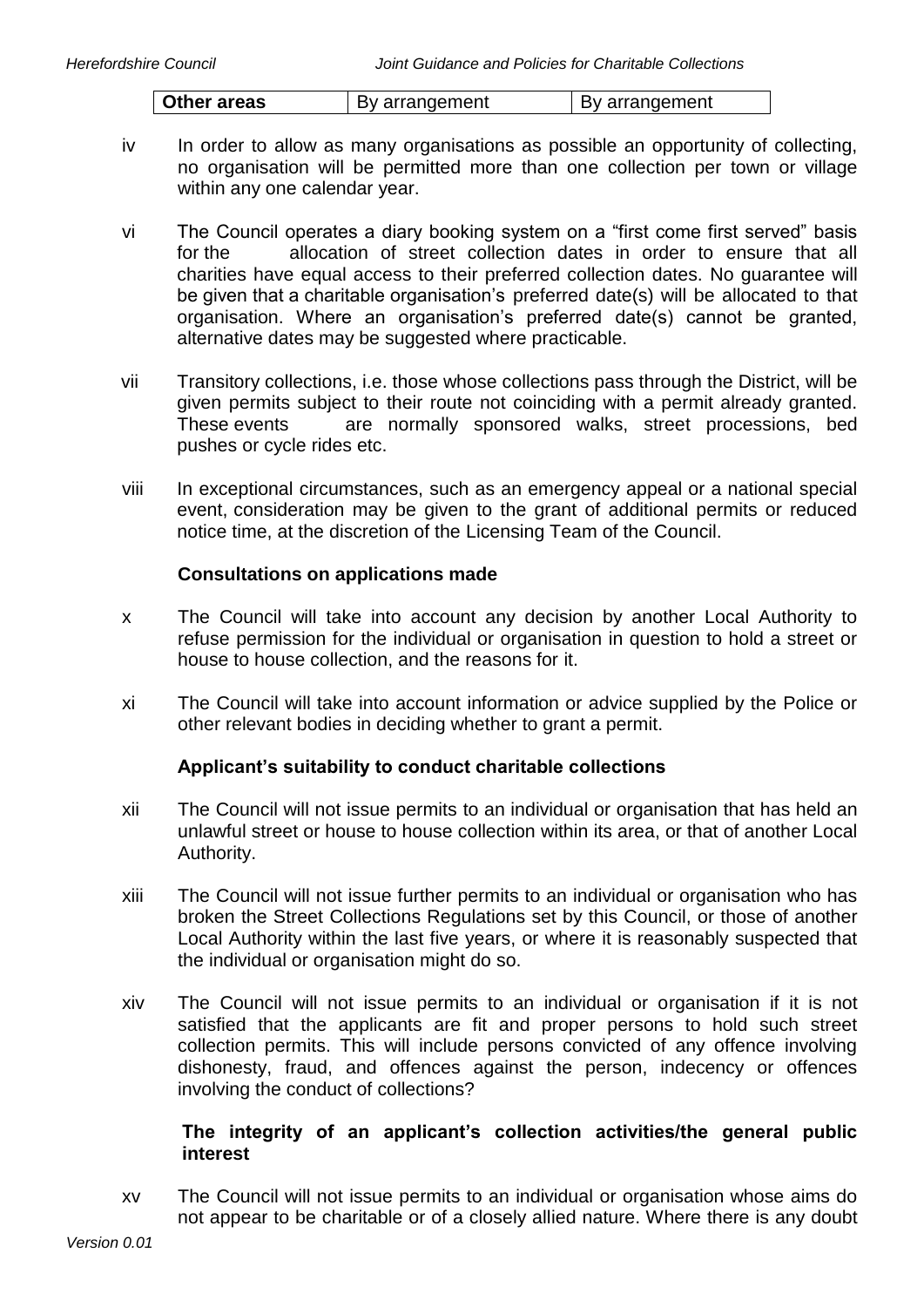about the aims of the collecting body, it may be asked to provide further evidence to clarify that doubt.

- xvi Whilst it is not the Council's policy to require an organisation applying for a permit to collect to be a registered charity, where an application is received that is considered in the Council's judgment not to fulfil the Council's aims, the Regulatory Services Manager or the Head of Environmental Health & Trading Standards may refuse the application. If necessary, the application will be brought to the Regulatory Committee for a decision.
- xvii The Council will only issue permits to an individual or organisation which provides adequate information so that the application can be considered properly. This may include any information, which might lawfully be requested by the Council in addition to that given on the application form.

#### **Direct Debit Collections**

xviii The Council does not control collections where pledges are collected for direct debit donations (clipboard collectors or 'chuggers') because they do not collect actual money and there are no legal provisions for collections of this type at present.

## **Approval of the Application – Issue of Street Collection Permit**

- 3.9 On approving the application, a Street Collection Permit will be issued to the applicant along with:
	- i. A copy of the Council's Conditions/Regulations for a street collection which must be adhered to during and after collections; and
	- ii. A copy of the street collections Form of Statement/Returns Form which must be completed not later than one month from the collection date
- 3.10 As a second option on approval of the application, the Council may impose a number of conditions, such as:
	- i. specifying the date, time or frequency of the collection;
	- ii. Specifying the area within which the collection is to take place;
	- iii. Specifying the form of collection boxes, other containers and any other articles to be used; and
	- iv. Specifying any other restriction relating to the circumstances and conduct of the collection.

## **After a Collection – Submission of Form of Statement**

3.11 Attention is drawn to section 16 of the regulations which sets out the procedure for submission of a statement of income and expenditure (certified by the applicant and either an accountant or an independent person of good standing acceptable to the Council) etc. All items required under this regulation must be submitted within one month of the date of collection and it is essential that this time scale be adhered to. Failure to apply may prejudice any future applications.

#### **Duration of Permit**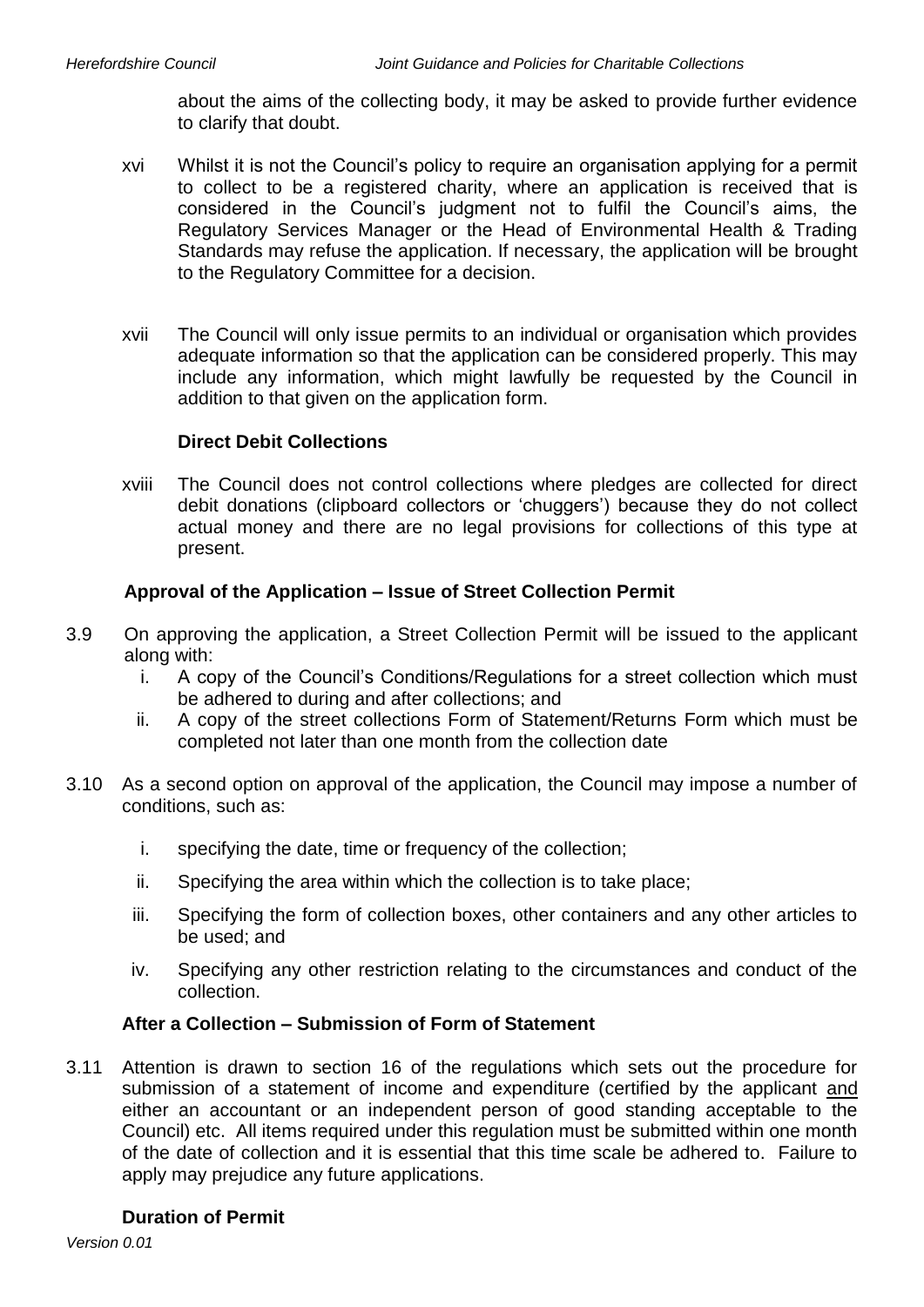3.12 The permission to carry out a street collection is valid only for the period of collection specified in the permit. There are no provisions in the legislation for renewal of permits. Therefore, in all cases when a street collection permit has expired a new application will have to be made for future collections.

## **Refusal/Revocation of Application/Licence**

- 3.13 There are no statutory grounds for refusing an application for a street collections permit. However, there is an implied power to refuse if the Council considers that the collections:
	- i. Are not for "charitable or other purposes"
	- ii. Contravene the provisions of the Street Collection legislation and regulations
- 3.14 In addition, the Council can refuse any application that is inconsistent with its general policy requirements for the issue of permits in the District. Some of these reasons may include:
	- i. To limit the number of collections
	- ii. If too high a proportion of the proceeds is likely to be spent on expenses
	- iii. If inaccurate information was provided on the licence application
	- iv. If the promoter or any other person involved has been convicted of certain criminal offences, in particular offences of dishonesty e.g. theft, blackmail or fraud etc.
	- v. Once issued, a licence may be revoked if it is believed the objectives are or could be compromised

#### **Appeal to Regulatory Committee**

3.15 Any person/organisation who is dissatisfied with the outcome of an application for a street collection permit may request that the application be considered formally by the Regulatory Committee. This must be made in writing within 21 days of the date of refusal letter.

## **Appeals Generally**

3.16 The Act does not allow any legal appeals against the decision of the Council in relation to the refusal of Street Collection Permits. Should a person aggrieved by a decision of the Council feel it necessary, they may seek a Judicial Review of the decision.

For the purpose of this guidance and policy document, this section reiterates the Street *Collection Policy historically granted by Herefordshire Council for reference and completeness:*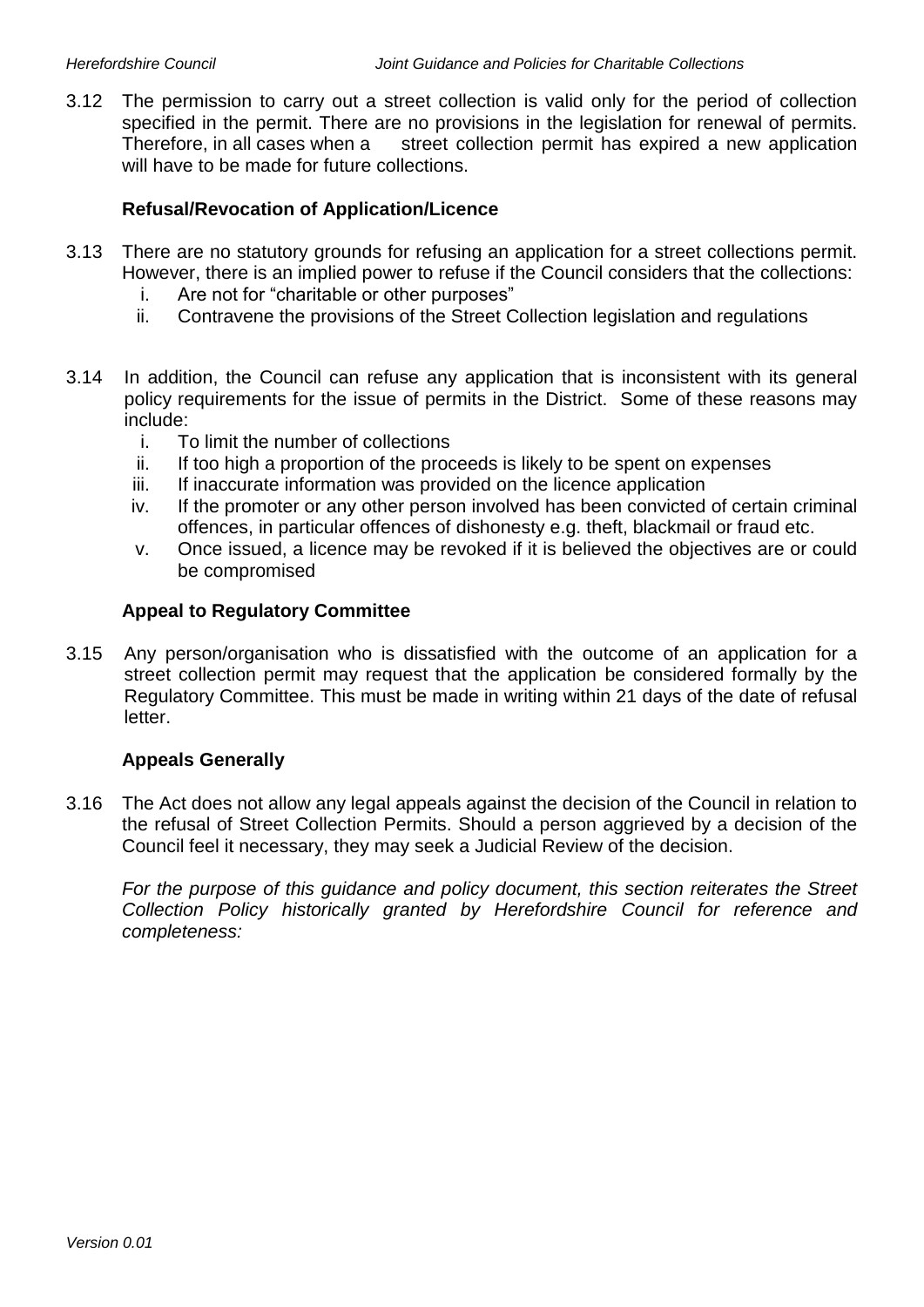## **4. STREET COLLECTIONS REGULATIONS**

In pursuance of section 5 of the Police, Factories, etc. (Miscellaneous Provisions) Act 1916, as amended by section 251 and Schedule 29 to the Local Government Act 1972, Herefordshire Council hereby makes the following regulations with respect to the places where and the conditions under which persons may be permitted in any street or public place within Herefordshire to collect money or sell articles for the benefit of charitable or other purposes:

1. In these Regulations, unless the context otherwise requires –

**'Collection'** means a collection of money for the benefit of charitable or other purposes and the word **'collector'** shall be construed accordingly;

**'Promoter'** means a person who causes others to act as collectors;

**'Permit'** means a permit or licence for a collection;

'**Contributor'** means a person who contributes to a collection and includes a purchaser of articles for sale for the benefit of charitable or other purposes;

**'Collecting box'** means a box or other receptacle for the reception of money from contributors.

- 2. No collection, other than a collection taken at a meeting in the open air, shall be made in any street or public place within Herefordshire unless a promoter shall have obtained from Herefordshire Council a permit.
- 3. Application for a permit shall be made in writing not later than one month before the date on which it is proposed to make the collection. Herefordshire Council may reduce the period of one month if satisfied that there are special reasons for so doing.
- 4. No collection shall be made except upon the day stated in the permit.
- 5. Herefordshire Council may, in granting a permit, limit the collection to such streets or public places or such parts thereof as it thinks fit.
- 6. (a) No person may assist or take part in the collection without the written authority of a promoter.
	- (b) Any person authorised under paragraph (a) above shall produce such written authority forthwith for inspection on being requested to do so by a duly authorised officer of Herefordshire Council or any constable.
- 7. No collection shall be made in any part of the carriage-way of any street which has a footway (unless authorised to do so by Herefordshire Council in connection with a procession).
- 8. No collection shall be made in a manner likely to inconvenience or annoy any person.
- 9. No collector shall importune any person to the annoyance of such a person.
- 10. While collecting
	- (a) A collector shall remain stationary unless consent is received to move as part of a fund raising activity; and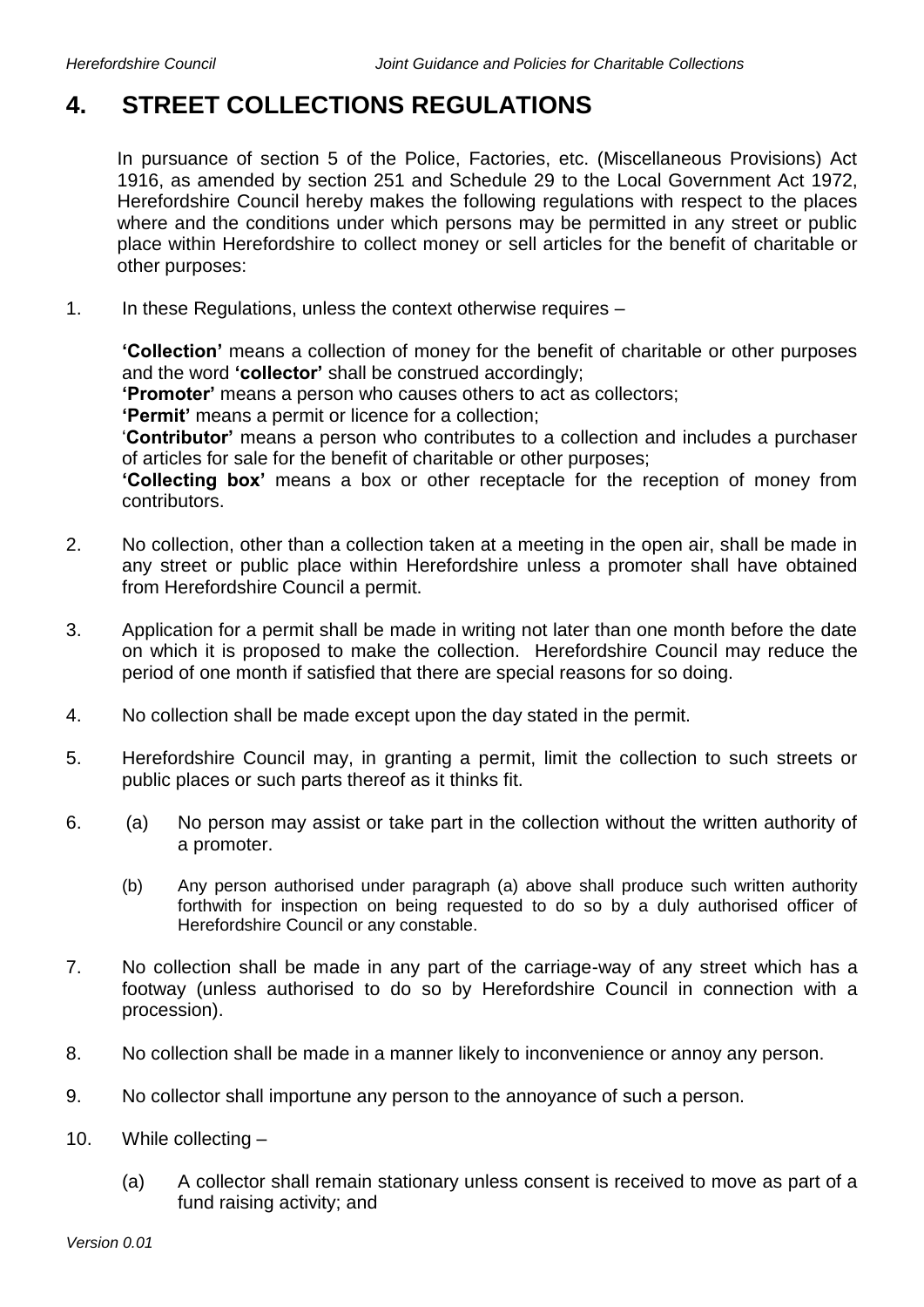(b) A collector or two collectors together shall not be nearer to another collector by less than 25 metres, unless consent is received as part of a fund raising activity.

Herefordshire Council may, if it thinks fit, waive the requirements of this Regulation in respect of a collection which has been authorised to be held in connection with a procession.

- 11. No promoter, collector or person who is otherwise connected with a collection shall permit a person under the age of sixteen to act as a collector.
- 12 (a) Every collector shall carry a collecting box.
	- (b) All collecting boxes shall be numbered consecutively and shall be securely closed and sealed in such a way as to prevent them being opened without the seal being broken.
	- (c) All money received by a collector from contributors shall immediately be placed in a collecting box.
	- (d) Every collector shall deliver, unopened, all collecting boxes in his possession to a promoter.
- 13. A collector shall not carry or use any collecting box, receptacle or tray which does not bear (displayed prominently) thereon the name of the charity or fund which is to benefit nor any collecting box which is not duly numbered.
- 14. (a) Subject to paragraph (b) below, a collecting box shall be opened in the presence of a promoter and another responsible person.
	- (b) Where a collecting box is delivered, unopened, to a bank, it may be opened by an official of the bank.
	- (c) As soon as a 'collection box' has been opened, the person opening it shall count the contents and shall enter the amount with the number of the collecting box on a list which shall be certified by that person.
- 15. (a) No payment shall be made to any collector.
	- (b) No payment shall be made out of the proceeds of a collection, either directly or indirectly, to any other person connected with the promotion or conduct of such collection for, or in respect of, services connected therewith, except such payments as may have been approved by Herefordshire Council.
- 16. (a) Within one month after the date of any collection the person to whom a permit has been granted shall forward to Herefordshire Council –
	- (i) a statement in the form as supplied by Herefordshire Council showing the amount received and the expenses and payments incurred in connection with such a collection, and certified by that person and either a qualified accountant or an independent responsible person acceptable to Herefordshire Council;
	- (ii) a list of collectors;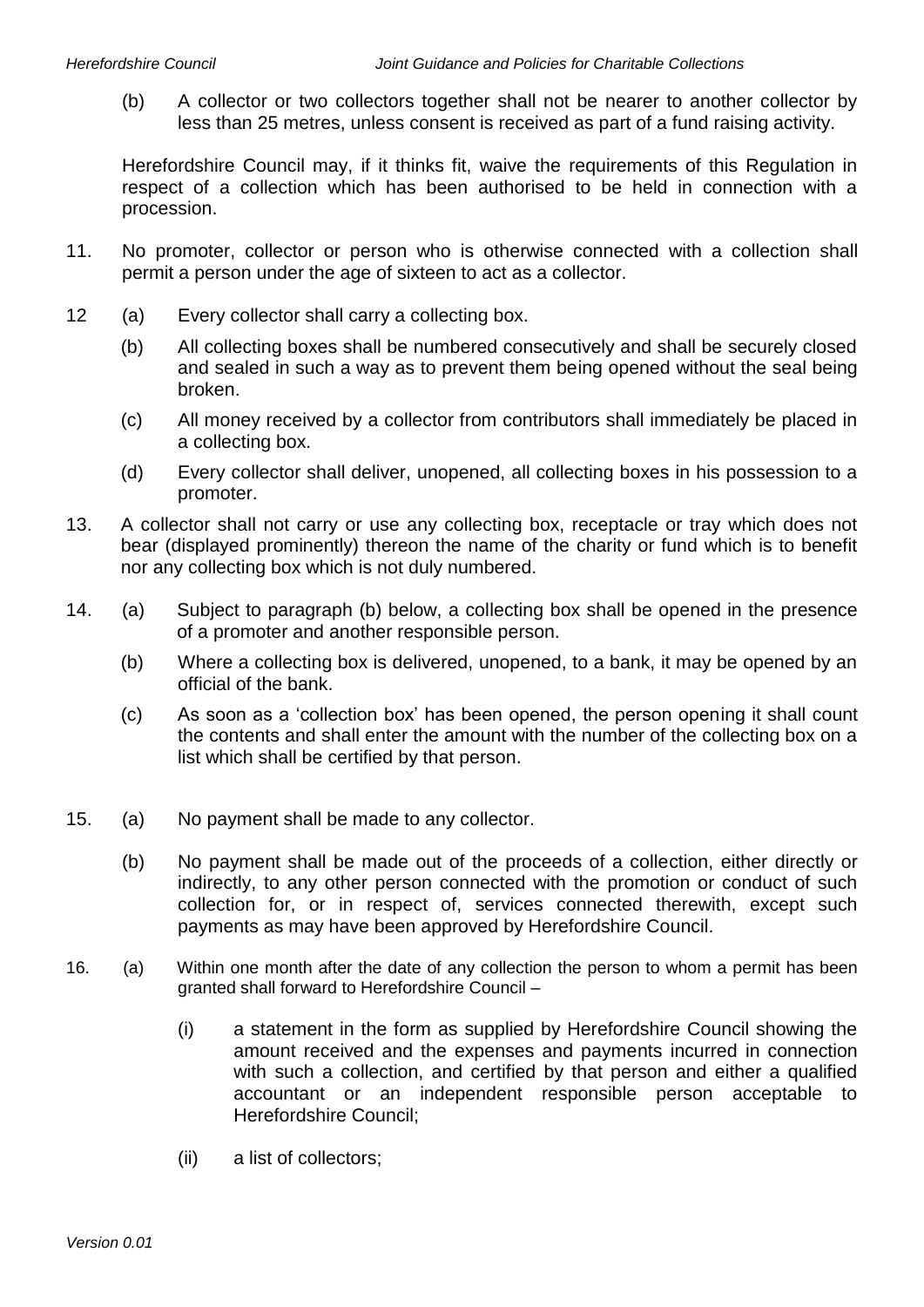- (iii) a list of the amounts contained in each collecting box; and shall, if required by Herefordshire Council, satisfy it as to the proper application of the proceeds of the collection;
- (b) The said person shall also, within the same period, at the expense of that person and after the certificate under paragraph (a)(i) above, has been given, publish in such newspaper or newspapers as Herefordshire Council may direct a statement showing the name of the person to whom the permit has been granted, the area to which the permit relates, the name of the charity or fund to benefit, the date of the collection, the amount collected, and the amount of the expenses and payments incurred in connection with such collection.
- (c) Herefordshire Council may, if satisfied that there are special reasons for so doing, extend the period of one month referred to in paragraph (a) above.
- (d) For the purposes of this Regulation 'a qualified accountant' means a member of one or more of the following bodies:-

The Institute of Chartered Accountants in England and Wales; The Institute of Chartered Accountants in Scotland; The Association of Certified Accountants; The Institution of Chartered Accountants in Ireland

- 17. These regulations shall not apply
	- (a) in respect of a collection taken at a meeting in the open air; or
	- (b) to the selling of articles in any street or public place when the articles are sold in the ordinary course of trade.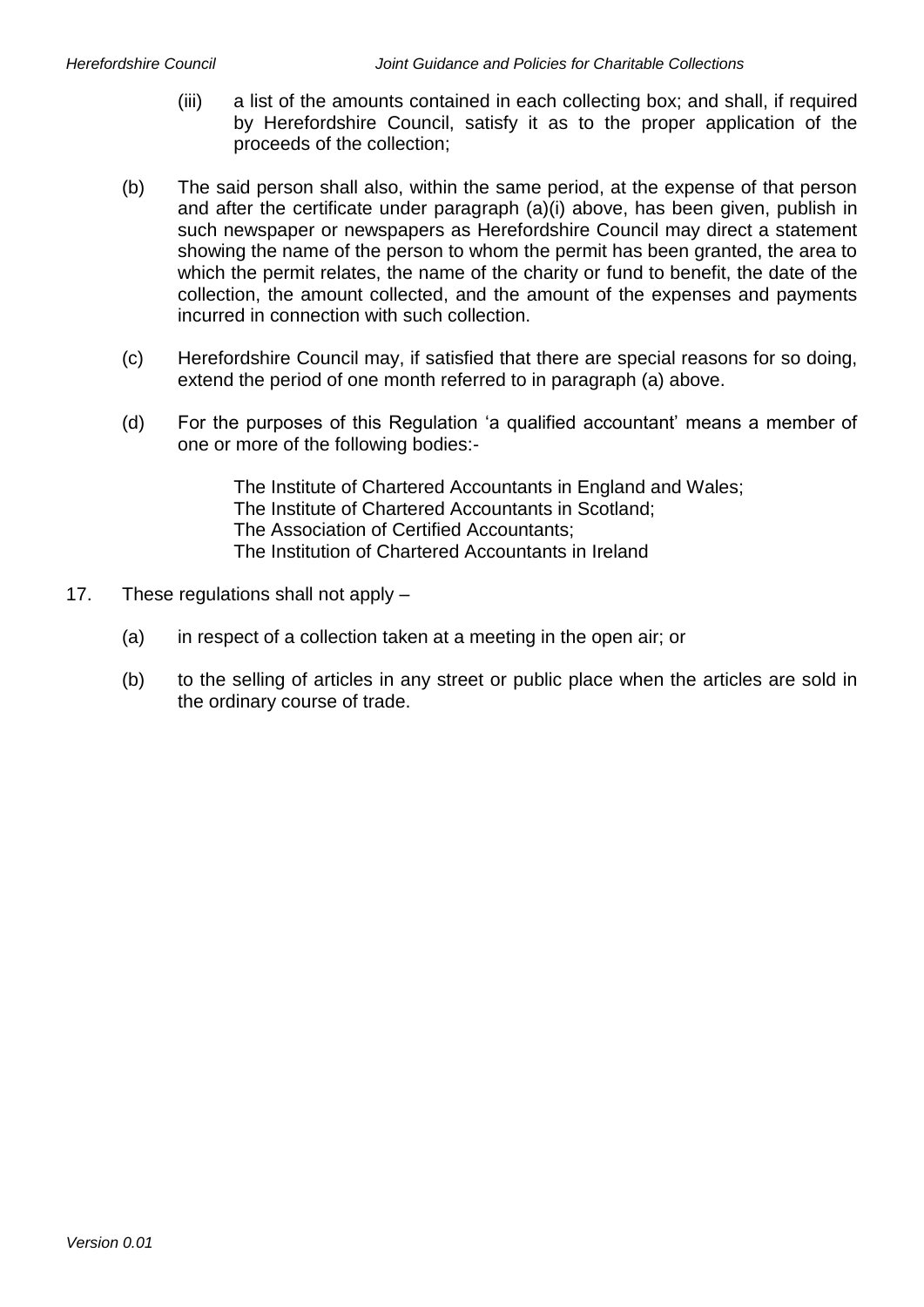## **5. Guidance for House to House Collections**

## **Submission of the Application**

- 5.1 Application for a licence must be made in the prescribed manner. The licensing Authority cannot grant a licence for a period longer than twelve months and may refuse a licence, or where granted, may revoke it, in circumstances specified in the House to House Collections Act 1939.
- 5.2 House to House Application forms may be downloaded from the Council's website together with a copy of the house to house collection regulations or alternatively obtained from the Council's Licensing Section at the following address: **Licensing Section,**  Environmental Health and Trading Standards, County Offices, PO Box 233, Blue School House, Hereford, HR1 2ZB**; Office Tel No:** 01432 260105**; Email:**  [licensing@herefordshire.gov.uk](mailto:licensing@herefordshire.gov.uk)
- 5.3 The application form must be fully and correctly completed and accompanied where appropriate by any necessary information. Before the Council can grant a house to house collection permit, it needs to have as much information as possible about the charity, its promoters and its collectors.
- 5.4 If the Charity has not previously applied for a permit to conduct a collection and/or sale within Herefordshire, the following must accompany the application: the aims and objectives of the organisation including any supporting documents, e.g. constitution and/or articles of association; details of house to house collection licences approved or refused (other than with the Herefordshire Council area); a copy of the organisation's most recent audited accounts; and any other relevant information requested by the Council.
- 5.5 Applications will be considered on receipt and, where appropriate, additional information may be requested from the applicant. Failure to provide adequate information in the application form or upon request will result in a refusal or a delay in consideration until any outstanding information has been provided.
- 5.6 There is a right of appeal to the Secretary of State against the refusal or the revocation of a licence, within fourteen days from the date on which notice is given of the refusal or the Revocation.

## **Exemptions**

- 5.7
- a) Where the Secretary of State is satisfied that a person pursues a charitable purpose throughout the whole, or a substantial part of England and Wales, and is committed to promoting collections for that purpose, the Secretary of State may by Order direct, in effect, that such person shall be exempt from the requirement to obtain licences from the Licensing Authority, as respects all collections for that purpose in such localities as may be described in the Order.
- b) If the Chief Constable for the Police Area comprising a locality in which a collection for a charitable purpose is being, or proposed to be, made is satisfied that the purpose is local in character, and that the collection is likely to be completed within a short period, he may grant to the person who appears to him to be principally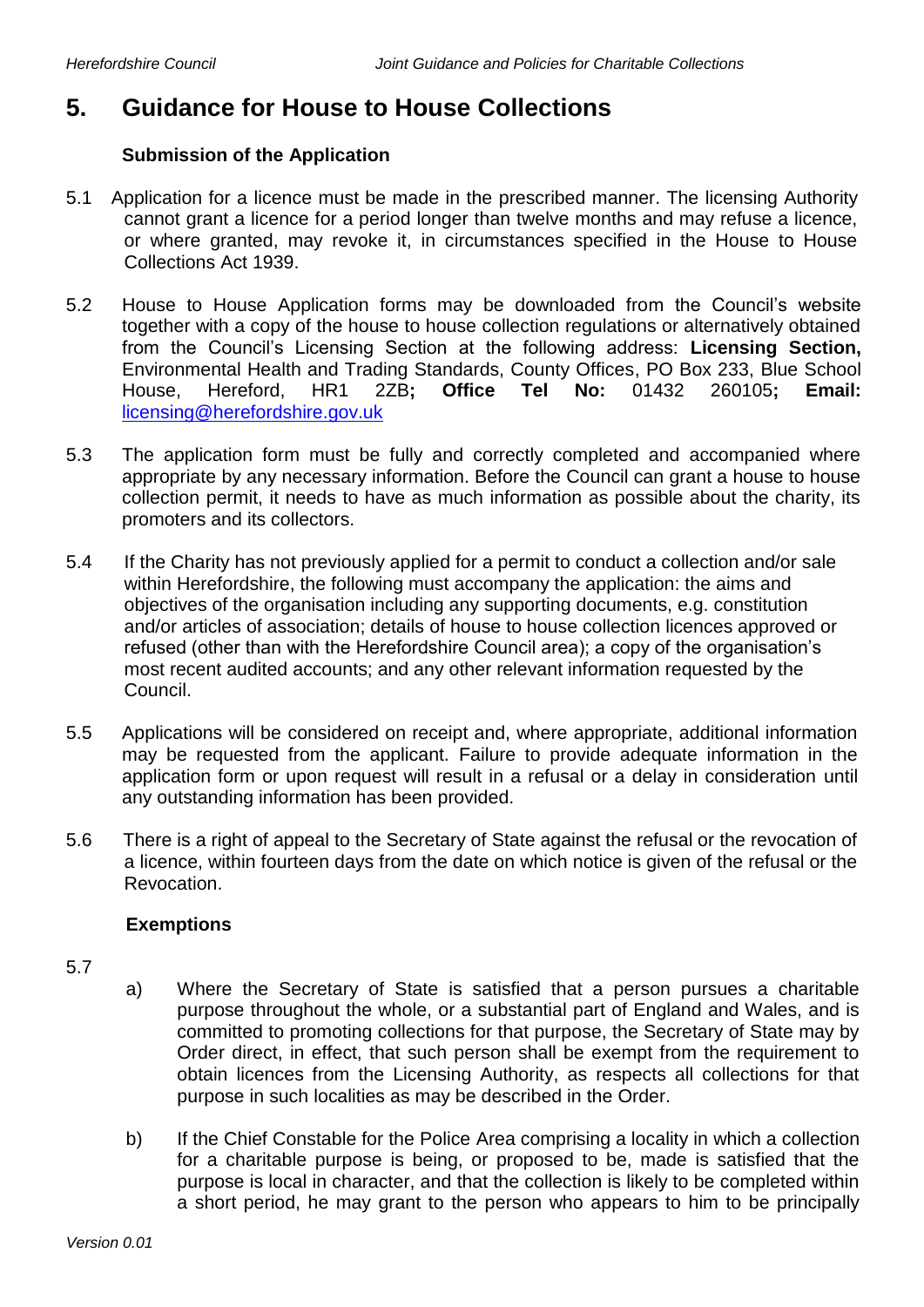concerned in the promotion of the collection a Certificate in the prescribed from; and where a Certificate is so granted, a Licence from the Licensing Authority is not required and the provisions of the Regulations (as to which see paragraph below) shall not apply to a collection made in conformity with such Certificate.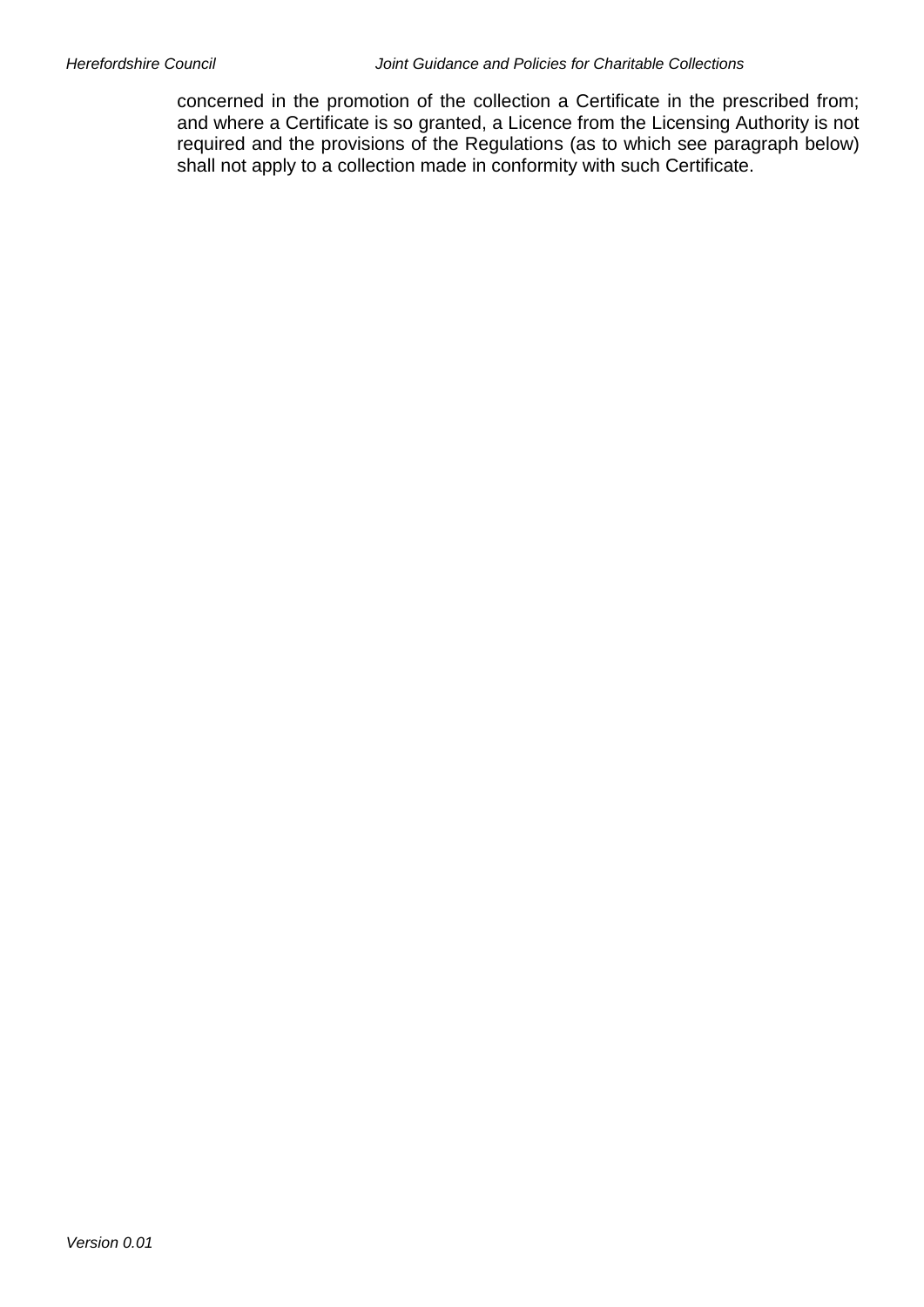## **6. House to House Collections Policy**

## **Introduction**

- 6.1 This part of the Policy sets out how the Council will deal with charitable organisations that wish to collect money or other articles by means of going from house to house which includes places of business such as shops and public houses.
- 6.2 Definition of "charity", "charitable purpose" and "promoter":

## Meaning of "*charity*"

For the purposes of the law of England and Wales, "charity" means an institution which

- a) is established for charitable purposes only, and
- b) falls to be subject to the control of the High Court in the exercise of its jurisdiction with respect to charities.

## Meaning of "*charitable purpose*"

- c) the prevention of relief of poverty;
- d) the advancement of education;
- e) the advancement of religion
- f) the advancement of health or the saving of lives;
- g) the advancement of citizenship or community development;
- h) the advancement of the arts, culture, heritage or science;
- i) the advancement of amateur sport;
- j) the advancement of human rights, conflict resolution or reconciliation or the promotion of religious or racial harmony or equality and diversity;
- k) the advancement of environmental protection or improvement;
- l) the relief of those in need by reason of youth, age, ill-health, disability, financial hardship or other disadvantage;
- m) the advancement of animal welfare;
- n) the promotion of the efficiency of the armed forces of the Crown, or of the efficiency of the police, fire and rescue services or ambulance services;

#### Meaning of "*promoters*"

For the purposes of this guidance, means a person or organisation who causes others to act as collectors.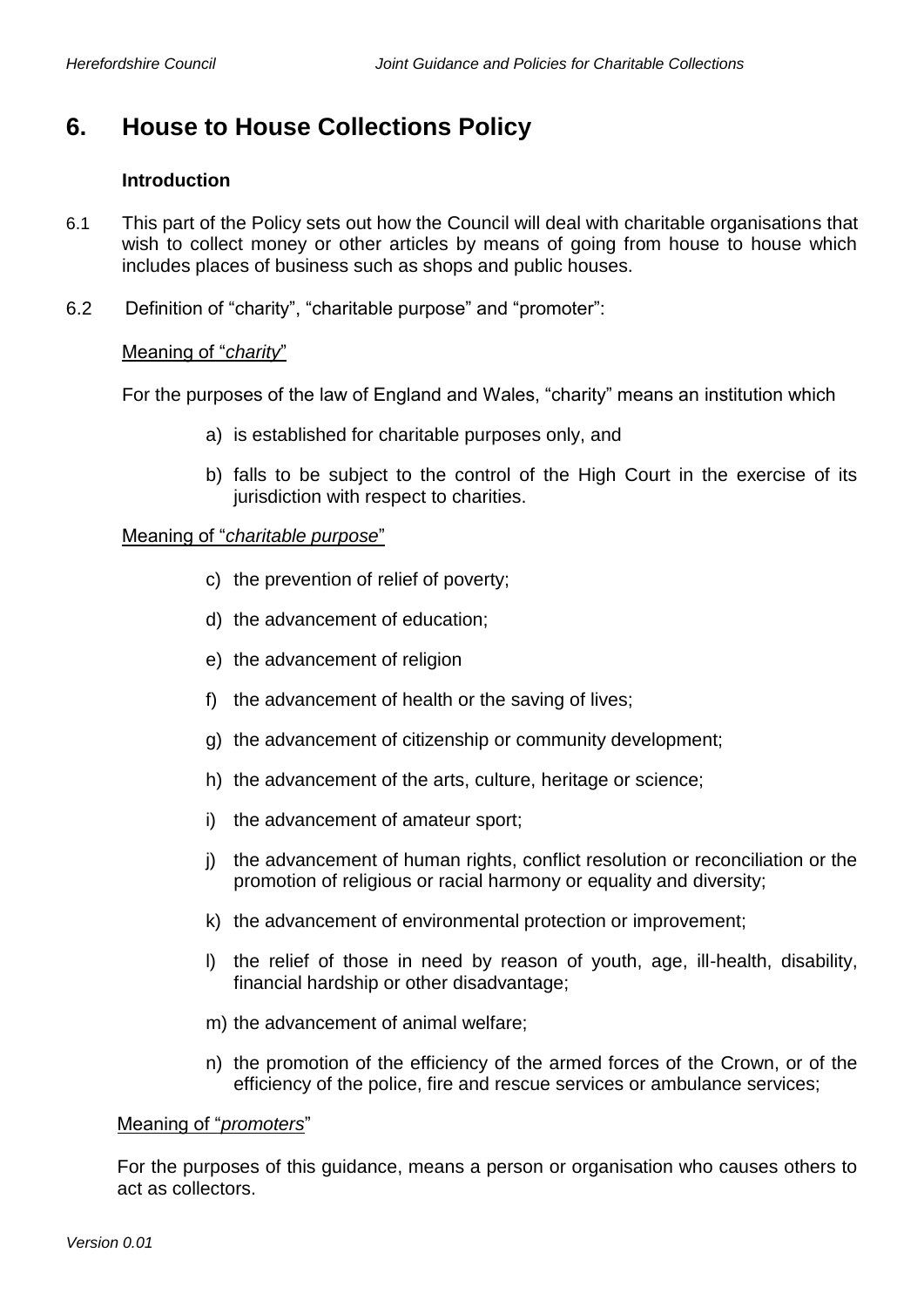#### **Statutory Powers**

- 6.3 House to House Collections, as set out under Section 2 of the House Collections Act 1939 and the House to House Collections Regulations 1947, are required to be licensed and regulated by Local Authorities.
- 6.4 In accordance with its powers, the Council has made regulations under this legislation for the control of house to house collections in the area of Herefordshire District Council.
- 6.5 The above Act and the Regulations made there under contain important provisions for THE REGULATION OF HOUSE TO HOUSE COLLECTIONS FOR CHARITABLE PURPOSES, and prescribe FINES AND/OR IMPRISONMENT for offences against the Act or the Regulations.
- 6.6 Except in the cases specified in Paragraphs 6.9 and 6.10:- No collection in any locality for a charitable purpose may be made unless the promoter is licensed by the Licensing Authority for the area comprising that locality, and the collectors are authorised by the promoter.
- 6.7 Application for a licence must be made in the prescribed manner. The Licensing Authority cannot grant a licence for a period longer than twelve months and may refuse a licence, or where granted, may revoke it, in circumstances specified in the Act.
- 6.8 There is a right of appeal to the Secretary of State against the refusal or the revocation of a licence, within fourteen days from the date on which notice is given of the refusal or the revocation.
- 6.9 Where the Secretary of State is satisfied that a person pursues a charitable purpose throughout the whole, or a substantial part of England and Wales and is desirous of promoting collections for that purpose, the Secretary of State may by Order direct, in effect, that such person shall be exempt from the requirement to obtain licences from the Licensing Authority, as respects all collections for that purpose in such localities as may be described in the Order.
- 6.10 If the Chief Constable for the Police Area comprising a locality in which a collection for a charitable purpose is being, or is proposed to be made, is satisfied that the purpose is local in character and that the collection is likely to be completed within a short period, he may grant to the person who appears to him to be principally concerned in the promotion of the collection a Certificate in the prescribed form; and where a Certificate is so granted, a Licence from the Licensing Authority is not required, and the provisions of the Regulations shall not apply to a collection made in conformity with such Certificate.

*For the purpose of this guidance and policy document, this section reiterates the House to House Collection Policy historically granted by Herefordshire Council for both reference and completeness:*

## **7. HOUSE TO HOUSE COLLECTIONS REGULATIONS**

Except in the cases specified in Paragraphs 3 and 4:-

The above Act and the Regulations made there under contain important provisions for THE REGULATION OF HOUSE TO HOUSE COLLECTIONS FOR CHARITABLE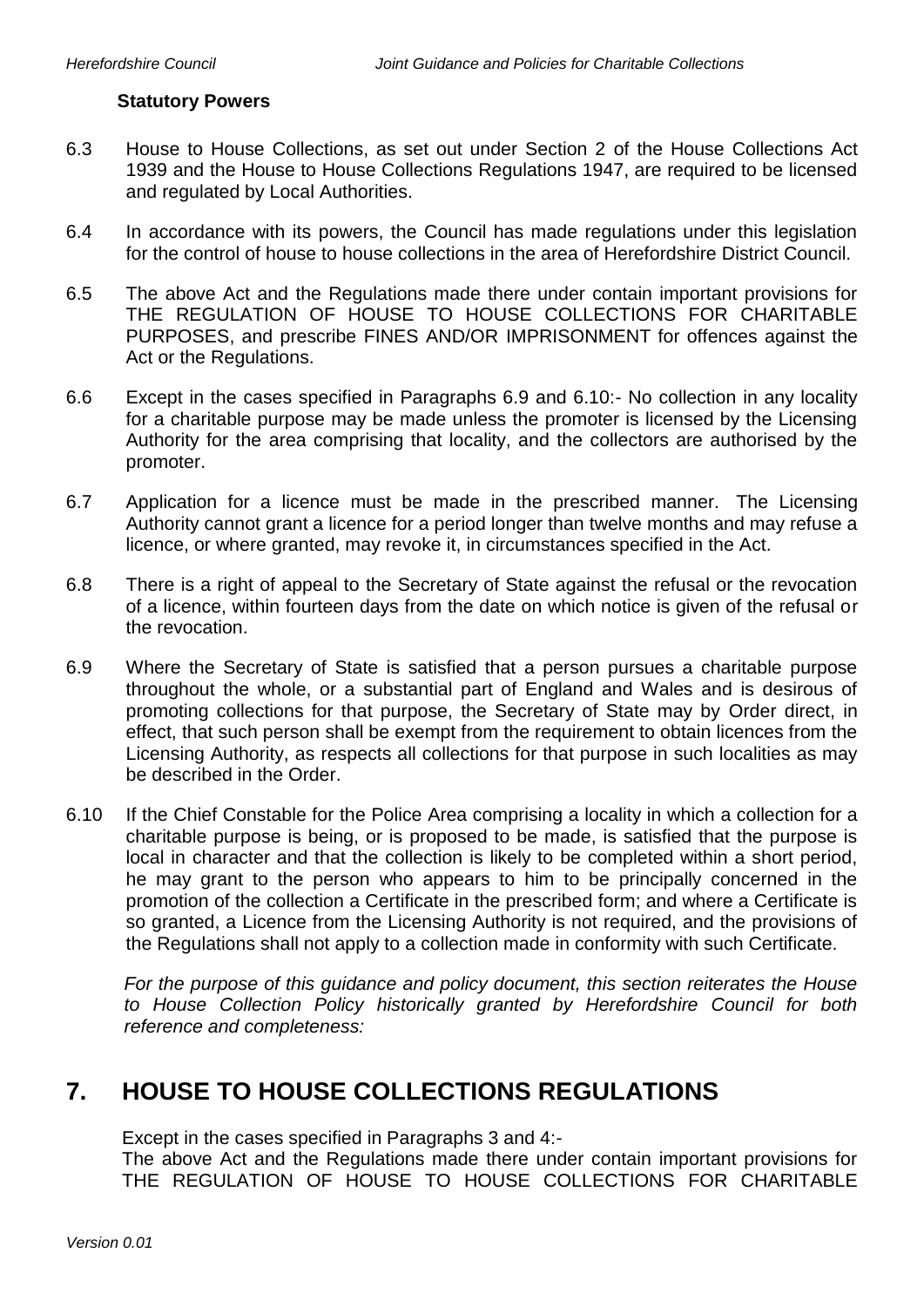PURPOSES, and prescribe FINES AND/OR IMPRISONMENT for offences against the Act or the Regulations.

**1.** Except in the cases specified in Paragraphs 3 and 4:-

No collection in any locality for a charitable purpose may be made unless the promoter is licensed by the Licensing authority for the area comprising that locality, and the collectors are authorised by the promoter.

**2.** Application for a licence must be made in the prescribed manner. The Licensing Authority cannot grant a licence for a period longer than twelve months and may refuse a licence, or where granted, may revoke it, in circumstances specified in the Act.

There is a right of appeal to the Secretary of State against the refusal or the revocation of a licence, within fourteen days from the date on which notice is given of the refusal or the revocation.

- **3.** Where the Secretary of State is satisfied that a person pursues a charitable purpose throughout the whole, or a substantial part of England and Wales and is desirous of promoting collections for that purpose, the Secretary of State may by Order direct, in effect, that such a person shall be exempt from the requirement to obtain licences from the Licensing Authority, as respects all collections for that purpose in such localities as may be described in the Order.
- **4.** If the Chief Constable for the Police Area comprising a locality in which a collection for a charitable purpose is being, or is proposed to be made is satisfied that the purpose is local in character and that the collection is likely to be completed within a short period, he may grant to the person who appears to him to be principally concerned in the promotion of the collection a Certificate in the prescribed form; and where a Certificate is so granted, a Licence from the Licensing Authority is not required, and the provisions of the Regulations (as to which see Paragraph 5 below) shall not apply to a collection made in conformity with such Certificate.
- **5.** Regulations have been made by the Secretary of State under the Act. The Regulations include the following, amongst other provisions:
	- (a) Every promoter of a collection must exercise all due diligence to secure that persons authorised to act as collectors are fit and proper persons; and to secure compliance by collectors with the Regulations.
	- (b) No promoter of a collection shall permit any person to act as a collector unless he has issued to that person:
		- (i) a prescribed Certificate of Authority;
		- (ii) a prescribed badge**;** and
		- (iii) if money is to be collected, a 'Collecting Box' marked, or a 'Receipt Book' (with receipts and counterfoils or duplicates consecutively numbered)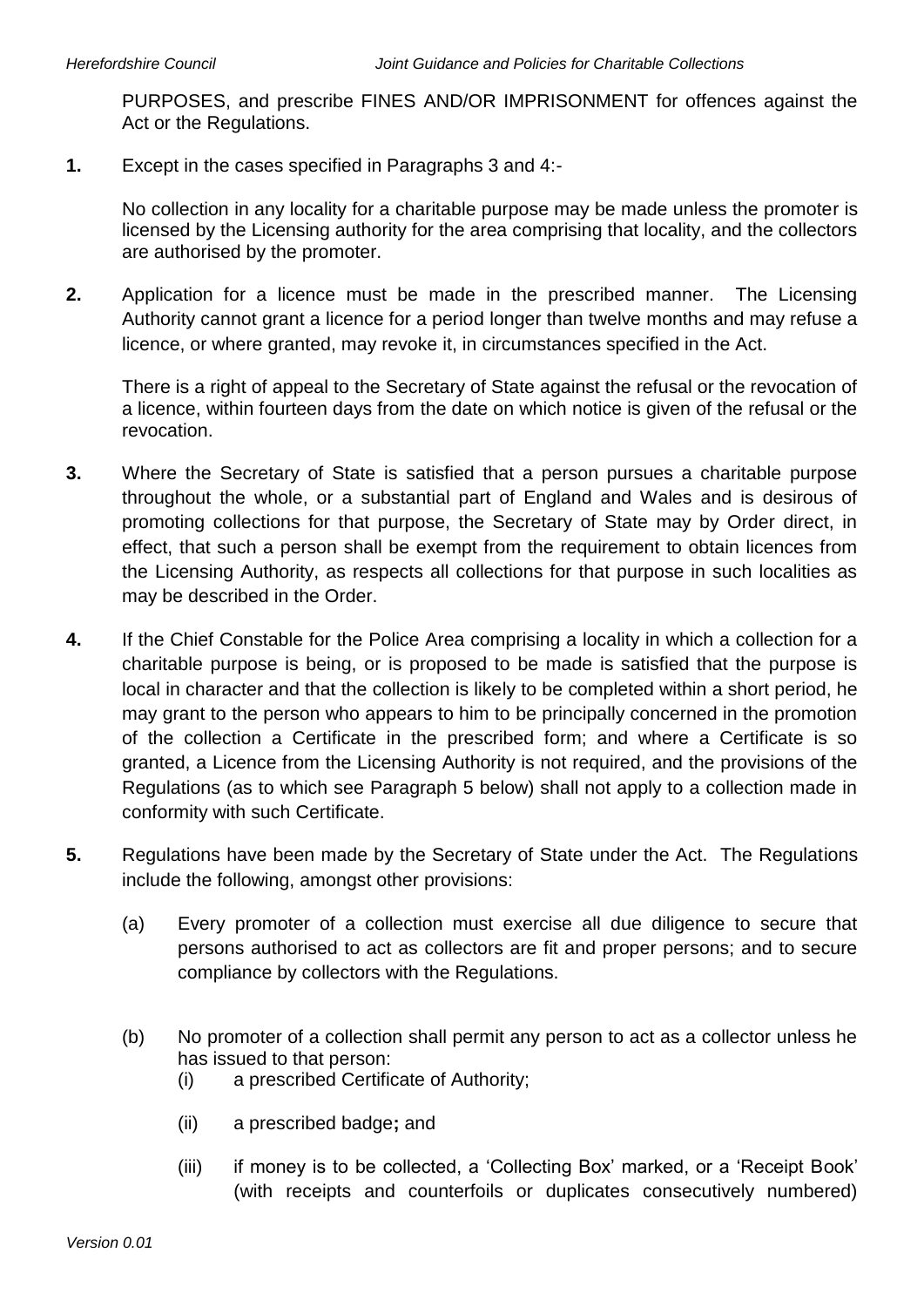marked on every receipt, with a general indication of the purpose of the collection, and a distinguishing number.

- (c) In the case of a collection in respect of which a licence has been granted, every prescribed Certificate of Authority shall be given on a form obtained from H.M. Stationary Office, and every prescribed Badge shall be so obtained.
- (d) No person under the age of 16 years, shall act or be authorised to act as a collector of money.
- (e) No collector shall importune any person to the annoyance of such person, or remain in, or at the door of, any house if requested to leave by any occupant thereof.
- (f) The promoter of a collection must, within one month of the expiry of the licence, furnish an account of the collection in the form prescribed to the licensing authority or the Secretary of State, as the case may be.

## **DEFINITIONS**

**6.** "Charitable Purpose" means any charitable, benevolent, or philanthropic purpose.

"Collection" means an appeal to the public, made by means of visits from house to house, to give, whether for consideration or not, money or other property; and "Collector" means a person who makes the appeal in the course of such visits.

"House" includes a place of business.

"Proceeds" means in relation to a collection, all money and all other property given, whether for consideration or not, in responses to the appeal.

"Promoter" means a person who causes others to act as collectors for the purposes of the collection.

The promoter of a collection must, within one month of the expiry of the licence, furnish an account of the collection in the form prescribed to the licensing authority or the Secretary of State, as the case may be.

Data Protection Act 1998: Herefordshire Council is registered with the Data Protection Act 1998 for the purpose of processing personal data in the performance of its legitimate business. Any information held by the Council will be processed in compliance with the principles set out in the Act. If you have concerns about the processing of your personal data by the Council you may contact the Council's Data Protection Officer: Data Protection Officer, Legal Services, Herefordshire Council, Brockington 35 Hafod Road, Hereford HR1 1SH